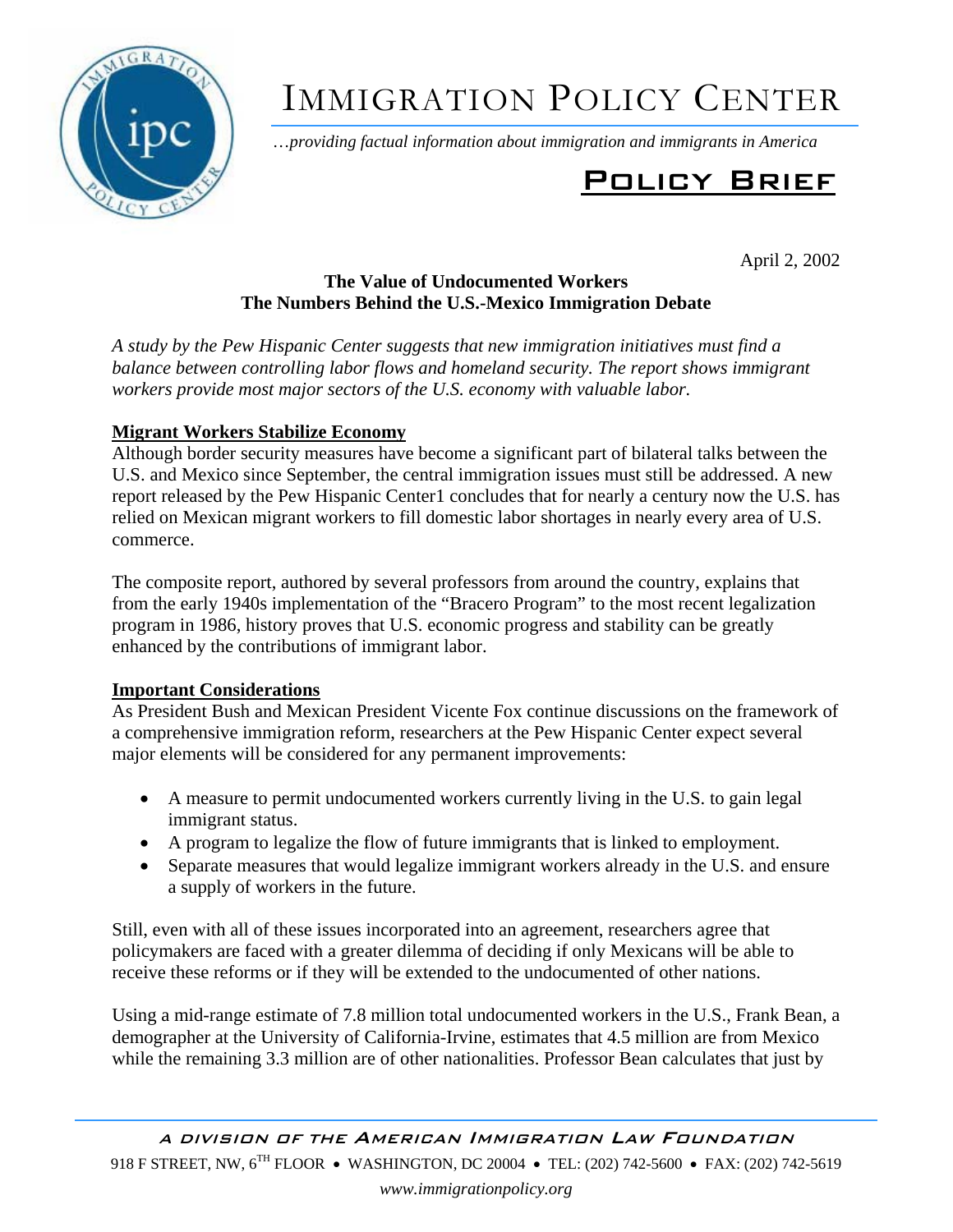simply using these numbers, Mexico is the country that would benefit the most by any new immigration policies.

#### **Eligibility**

Another controversy that both governments must resolve, according to the report, is the eligibility criteria for an undocumented worker to qualify for a legalization program. Proposals of this nature often place emphasis on the duration of time an undocumented worker has resided in the U.S. These requirements are designed to determine to what extent the individual has established himself in the country.

Professor Bean estimates that if ten years of residency were required only 3.8 million would be eligible, and 5.8 million if at least five years were required. Bean's findings indicate that nearly a quarter of the undocumented population arrived within the last five years, which is perhaps an indicator of the U.S. economy's demand for workers during a period of rapid growth.

#### Urban Workers

As immigration discussions progress between the U.S. and Mexico, the authors of the report believe it is important to recognize the labor force breakdown by industry.

B. Lindsay Lowell, director of research at the Pew Hispanic Center, calculates that there are nearly 5 million undocumented workers in the U.S. economy. He believes that these estimates prove immigrant workers to be a very substantial presence in sectors where they are concentrated. More than a million unauthorized workers are employed in manufacturing and a similar number in the service industry. More than 600,000 work in construction and more than 700,000 in restaurants.

#### **Total Undocumented Estimates**

Of the 8 million undocumented workers living in the U.S., Professor Bean estimates that 58 percent are Mexican, 20 percent are from Central America and the remaining 20 percent from all other origins. Bean contributes the large percentage of Mexican residing in the U.S. to a large common border and a long history of Mexican migration to the U.S. The potential for growth among the relatively recent stream of immigrants from Central America is difficult to determine, according to Bean.

#### **The Agricultural Laborforce**

In the same study, agricultural labor economist Philip Martin estimates that from 1 to 1.4 million unauthorized workers are employed in the agricultural sector. His research also suggests that between 430,000 to 530,000 currently unauthorized workers would be eligible to participate in a guest worker program where participants are required between 90 to 120 days of agricultural work to qualify for permanent immigration status.

If specific legalization privileges were given to agricultural workers in a joint agreement, Martin concludes the need to fill jobs would be tremendous as many of the migrants would leave the agricultural sector in search of higher wages in other areas of the economy.

#### **Conclusion**